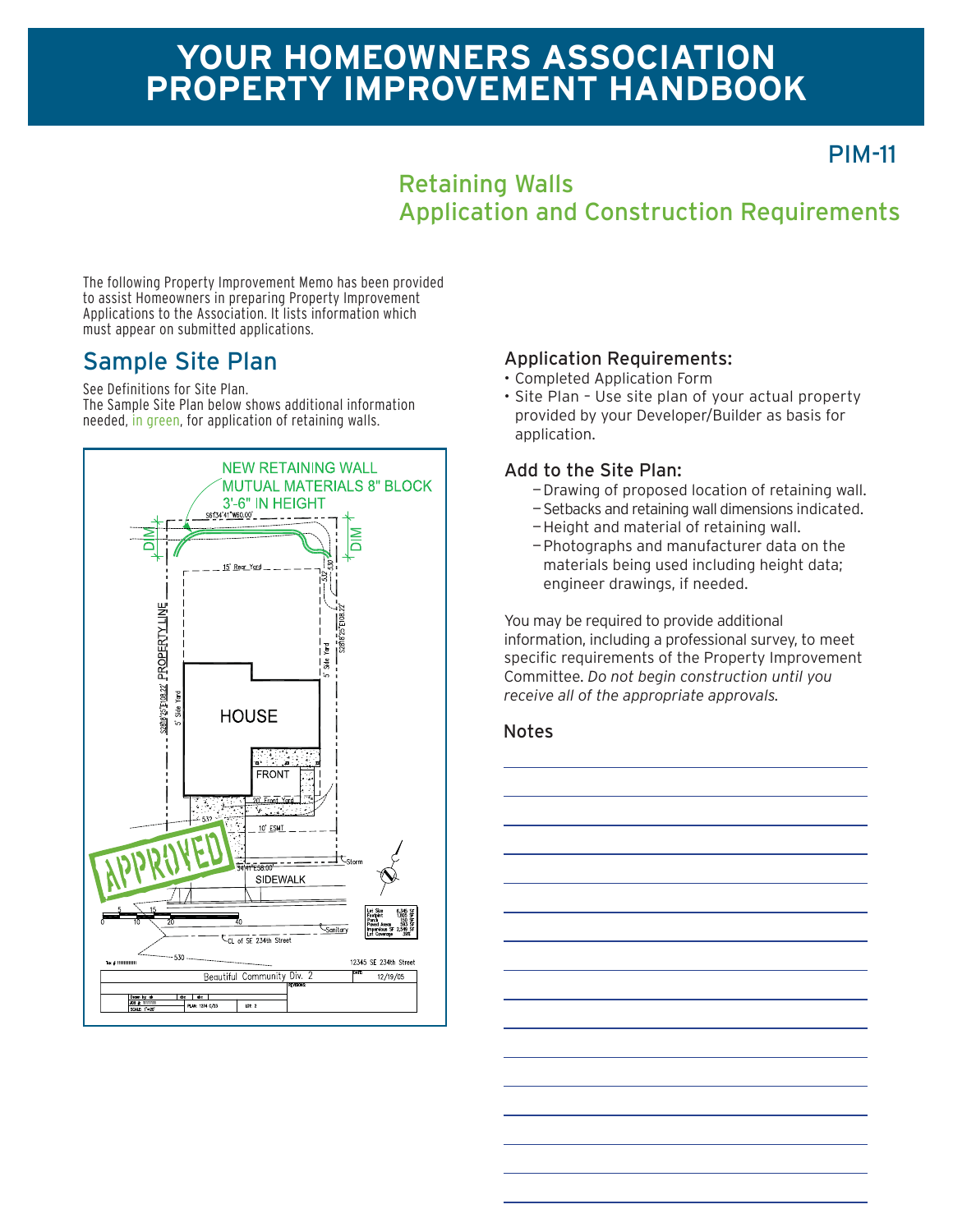# **YOUR HOMEOWNERS ASSOCIATION PROPERTY IMPROVEMENT HANDBOOK**

## PIM-11

### Retaining Walls Construction Requirements

## Figure A

**Configurations RECOMMENDED** 







#### Construction Requirements:

- Retaining walls 4'-0" in height and taller are not permitted.
- It is the homeowner's responsibility to acquire a building permit for your wall, if required.
- If you purchased your property with rock (or concrete block) retaining walls in place, you may not remove or alter them without approval from the PIC. The rock (or concrete blocks) walls are designed to retain soil and prevent erosion while providing means for storm water to drain through the rocks. Pre-existing retaining walls are an integral part of the entire community's grading and drainage system and cannot be disturbed.
- All retaining walls require a Property Improvement Application and approval.
- Pre-existing retaining walls must not violate building setbacks or other requirements by the local jurisdiction.
- Applicants who propose to alter existing land forms with retaining wall must illustrate the drainage patterns resulting from this alteration.
- Dry stacking is preferable, to allow for water to pass through. Walls that are not dry stacked will require an engineer's approval and possibly a building permit.
- Railroad ties are not allowed, see Figure B.
- Retaining walls must be constructed so as not cause run-off and rain to drain into another homeowner's property.

"There are two things that are more difficult than making an after-dinner speech: climbing a wall which is leaning toward you and kissing a girl who is leaning away from you. Winston Churchill